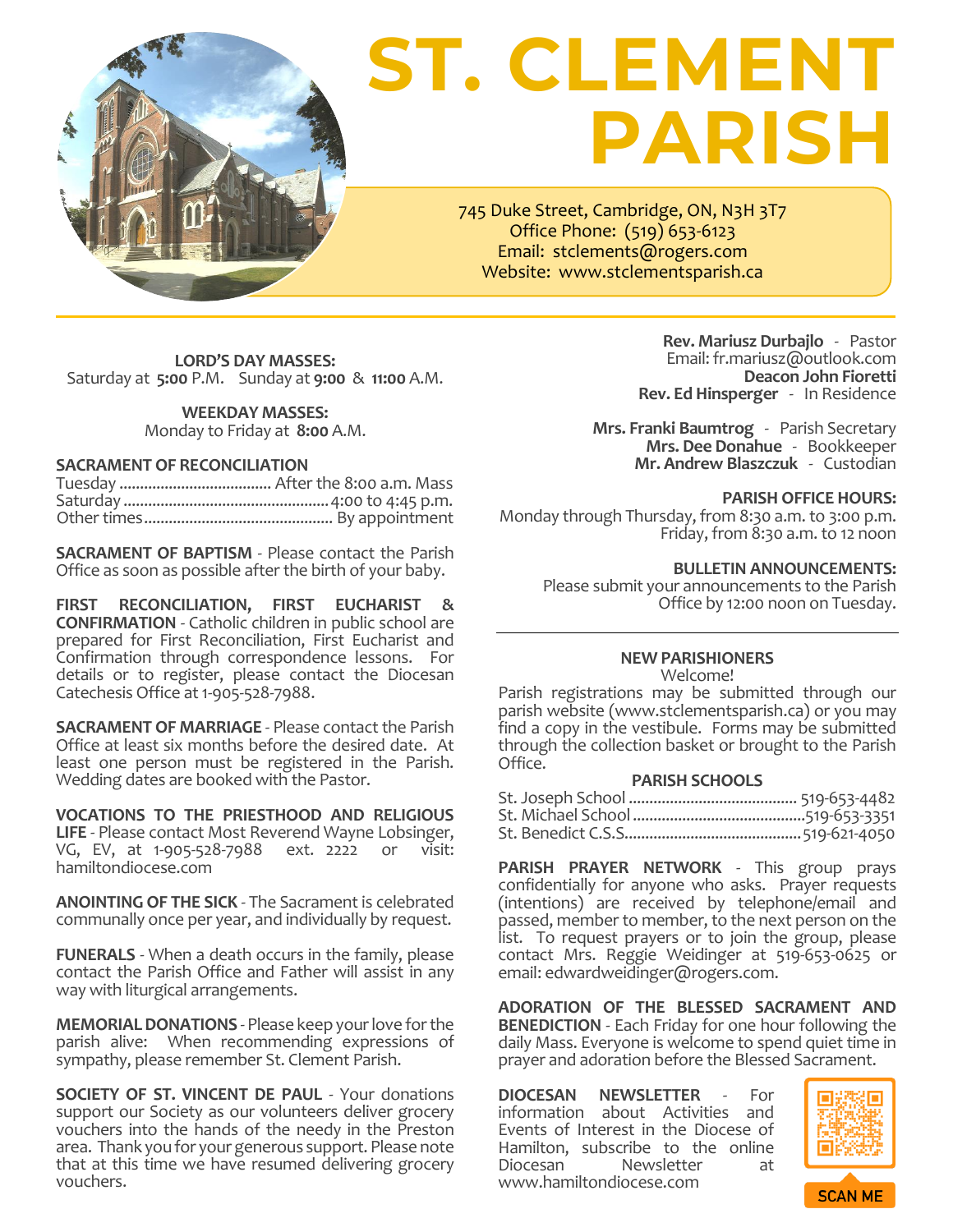| <b>Date</b>                                                                                                                                                               | <b>Time</b>                     | <b>Mass Intentions and Celebrations</b>                                                                                                                                                                                                                                                                                         |                                                                                     | <b>Requested by</b>                                                                                                           |
|---------------------------------------------------------------------------------------------------------------------------------------------------------------------------|---------------------------------|---------------------------------------------------------------------------------------------------------------------------------------------------------------------------------------------------------------------------------------------------------------------------------------------------------------------------------|-------------------------------------------------------------------------------------|-------------------------------------------------------------------------------------------------------------------------------|
| Monday, May 16                                                                                                                                                            | 8:00 AM                         | For the Repose of the Souls in Purgatory                                                                                                                                                                                                                                                                                        |                                                                                     | Jose & Maria Morais                                                                                                           |
| Tuesday, May 17                                                                                                                                                           | 8:00 AM<br>8:30 AM              | Jenny Dwyer<br><b>Daniel Charles MacNeil</b><br>Sacrament of Reconciliation                                                                                                                                                                                                                                                     | Queen of<br>heaven,<br>rejoice,<br>alleluia.<br>The Son                             | Cynthia Stoyles & Alice<br>Farrell<br>Colin & Kay MacDonald                                                                   |
| Wednesday, May 18<br>St. John I, Pope,<br>Martyr (OM)                                                                                                                     | 8:00 AM                         | Helen Renner<br>Lois & Mary Lou Baumtrog<br>Special Intentions                                                                                                                                                                                                                                                                  |                                                                                     | The Estate<br>Their Family                                                                                                    |
| Thursday, May 19                                                                                                                                                          | 8:00 AM                         | Rosemary Fischer                                                                                                                                                                                                                                                                                                                | you merited<br>to bear.                                                             | Roger                                                                                                                         |
| Friday, May 20<br>St. Bernardine of<br>Siena, Priest<br>(Optional Memorial)                                                                                               | 8:00 AM<br>8:30 AM<br>9:30 AM   | Paul Blanchette<br>Peter Bassin<br><b>Adoration of the Blessed Sacrament</b><br><b>Benediction</b>                                                                                                                                                                                                                              | Shannon Family<br>alleluia,<br>Parishioner<br>Has risen<br>as he said.<br>alleluia. |                                                                                                                               |
| Saturday, May 21<br>St. Eugène de<br>Mazenod, Bishop<br>(Optional Memorial)<br>St. Christopher<br>Magallanes, Priest<br><b>Companions, Martyrs</b><br>(Optional Memorial) | 11:30 AM<br>4:00 PM<br>5:00 PM  | <b>Sacrament of Baptism</b><br>Pray to God<br><b>Sacrament of Reconciliation</b><br>for us,<br>Larry Goodyear<br>alleluia.<br>Gerald & Helen Schmalz<br>Doris Cobb St.<br>Kevin Bartley<br>For Antonio Braga & Deceased Family Members<br>For Jose Sousa & Deceased Family Members<br>Special Intentions of Manuel & Aida Braga |                                                                                     | Marj, Michelle & Lisa<br>Dan & Family<br>Lynne Bondy<br>Brendan & Maria Kelly<br>Manuel Braga<br>Manuel Braga<br>Manuel Braga |
| Sunday, May 22<br><b>Sixth Sunday of</b><br><b>Easter</b>                                                                                                                 | 9:00 AM<br>11:00 AM<br>12:00 PM | For the people of St. Clement Parish - (MPP)<br>For the Special Intentions of Chris & Jackie<br><b>Sacrament of Baptism</b>                                                                                                                                                                                                     |                                                                                     | George & Virginia                                                                                                             |

# Celebrating 60 Years of Service



On Sunday, June 12th, 2022 following the 11AM Mass, we will celebrate our talented and amazing organist, Marilynn Franks. Marilynn will be reaching an unbelievable milestone of playing the Casavant organ at St. Clement's Church for the last 60 years! Very few people can say that they have had the honour of being an Organist at the same church for 60 years!!! Marilynn has shared so many of her gifts with this community and this deserves a

special celebration. All are welcome to attend this special event starting at 12:15PM in the church. If you wish to attend the reception afterwards in the hall, due to capacity restrictions for the reception, it is necessary to reserve your seat if you wish to attend. To RSVP, please call the church office (during office hours) at 519-653-6123 or email Fatima at fatimahall@live.ca. Thank you, Marilynn, for your commitment and service to our beautiful church.

# Publication of Banns of Ordination

**Mr. John Dang Ha** is scheduled to be ordained to the Transitional Diaconate at 7:00p.m. on Friday, June 24,

2022 at the Cathedral Basilica of Christ the King, Hamilton, Ontario. If anyone knows of a serious cause why this Ordination should not take place, please notify your Parish Priest. Let us all pray that Mr. John Dang Ha will be a good and faithful servant of the Lord and His Church. (2)



# A message from Cambridge Pregnancy Centre



Dawn Centre's annual Blessing Bottle Campaign is here, running from Mother's Day through to Father's Day (May 9- June 20). There are various ways to participate, including a scavenger hunt with a chance to win a prize! Go to our website (https://www.dawncentre.ca//copy-ofblessings-bottle) or check out our social media pages for more information. Your support will help us offer seeds of hope to the vulnerable people we work with; seeds that we pray will grow roots of confidence, trust and love. Again this year we are encouraging you to donate and fill up a 'bottle' online or take a baby bottle from the back of the church if that would be preferred. In filling these bottles with financial contributions, virtually or physically, you participate in filling our community with good gifts.

# CYO Camp Brébeuf

CYO Camp Brébeuf in Rockwood, ON is hiring teenagers and young adults as camp counsellors for this summer. Please visit www.campbrebeuf.ca/employment for more information.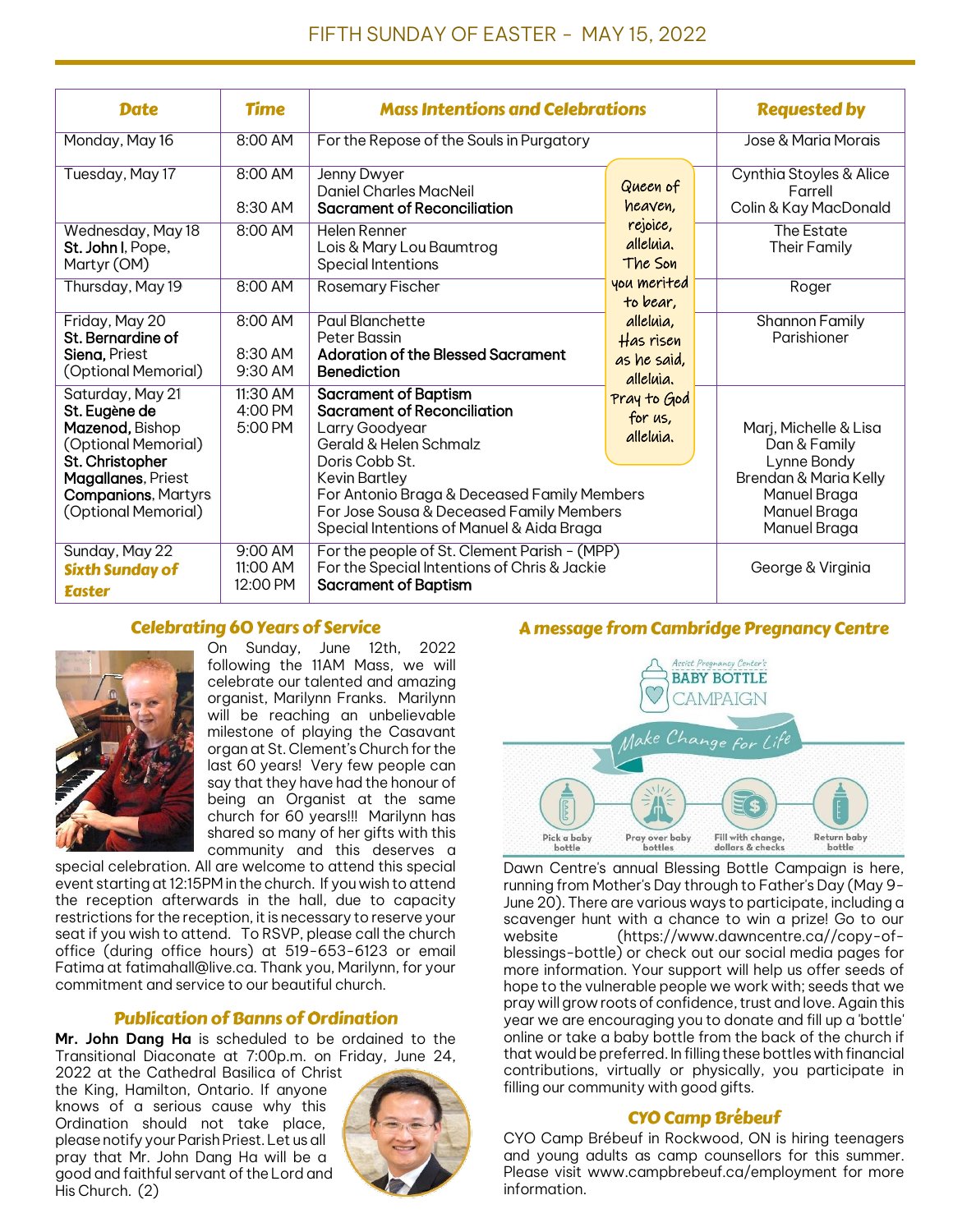## Listening to Indigenous Voices

The Ignatius Jesuit Centre will be hosting an 8-Day Retreat on Listening to Indigenous Voices May 18 @ 7:30 pm - May 26 @ 1:00 pm. Facilitated by Shasha Sky and Dave Skene from White Owl Native Ancestry Assoc. in collaboration with Victoria Blanco, Mark Hathaway, and Trevor Scott, SJ, from the Jesuit Forum for Social Faith and Justice. The group gathers to acknowledge Truth and Reconciliation Call to Action #60, and educate on the ways we can honour and respect Indigenous spirituality and the history of residential schools in Canada. Cost and accommodation information can be found at www.ignatiusguelph.ca.

#### Diocese of Hamilton Prayer Calendar

| Monday         | Rev. Melvin Pinto, OCD    |
|----------------|---------------------------|
| <b>Tuesday</b> | <b>Rev. Mark Sullivan</b> |
| Wednesday      | <b>Seminarians</b>        |
| Thursday       | Rev. Peter Tuyen Nguyen   |
| Friday         | Rev. Stephen Gilbert      |
| Saturday       | Rev. Lukasz Kopaniak, SAC |

#### Wheelchairs for Ukraine

Parishioners of St. Clement's, St Mary`s and St. Gregory`s Parishes, your Knights of Columbus Council #4916 has joined the Ontario State Council in a fundraiser for the Wheelchairs for Ukraine. The Knights will be able to purchase wheelchairs for \$195.00 Canadian. There will be no shortage of people who will benefit from our wheelchairs. All funds received under this initiative will be sent to the Knights of Columbus Ontario Charity Foundation. Total funds raised will be used to purchase wheelchairs through the wheelchair foundation and will be distributed by the Knights of Columbus in Poland to the victims of the war in Ukraine. You can donate to this program by cheque (payable to the Knights of Columbus Ontario Charity Foundation). Please supply your name, address and postal code. The mailing address for State Council is 393 Rymal Rd. West Suite 201 Hamilton, ON, L9B 1V2. You can also donate by credit card using the Ontario Knights of Columbus website - just follow the link. All donations of \$20 or more will be eligible for a tax receipt. You can also donate by placing an envelope in the church collection plate marked "Knights of Columbus Wheelchair Program" with your information for the tax receipt. If you have any questions, please feel free to contact the Grand Knight of Council, Daniel Schmalz, at 519-239-5003.

# Wedding Anniversary Mass 2022 Registration

The Wedding Anniversary Mass, which would normally have been scheduled for June of 2022, will not occur this year due to the continued concerns around COVID-19. We invite you to register your 25, 40, 50, 60 and 60 plus years of marriage on the Diocesan website at



https://hamiltondiocese.com/ and we will be happy to send you the certificate you would have received from Bishop Crosby at the Mass. The Wedding Anniversary Mass is listed on the home page under Upcoming Events.

# Roses for Life Campaign

The Knights of Columbus Council 4916 would like to thank parishioners of St. Clement's for supporting the Roses for Life Campaign last Sunday.

### Pope Francis' Visit to Canada

The Vatican has confirmed that the Pope Francis will visit Canada July 24th to 29th and will have three hubs for his visit: Edmonton, Quebec City, and Iqaluit. Given his age, the limited time frame, and the size of the country, the host communities will minimize travel for the Pope and allow for events to take place in close proximity to the hub cities. The Canadian Conference of Catholic Bishops is committed to ensuring Indigenous participation from across the country and will be working with Indigenous partners on programming and other key elements of the visit. We pray for improved health for the Holy Father. (Heart to Heart)

## Family Love: Vocation and Path to Holiness

Vice-Chancellor Francis Doyle, his wife Janine and their four children are featured in a short and compelling video prepared by the Standing Committee for Family and Life of the Canadian Conference of Catholic



Bishops. The video was commissioned in preparation for the 10th World Meeting of Families (WMF), which takes place in Rome, June 22nd-26th. The WMF coincides with the closing of the Year of Amoris Laetitia Family and has the theme "Family Love: Vocation and Path to Holiness". The Doyle family video helps bring the theme to life. To watch it follow the QR code. (Heart to Heart)



# Grief Relief

Has someone you cared about died? Are you grieving the loss of the person's presence in your life? Are you looking for relief from the feelings associated with the loss of this loved one? You are not alone! The Diocese of Hamilton will be offering a four week online grief

program on Tuesday evenings from 7 - 8:30 p.m. May 17, 24 & 31, and June 7, 14 & 21st. Find out more on the Diocesan website and register to receive the zoom link at https://hamiltondiocese.com/offices/familyministry/grief -support, or call Teresa at 905-528-7988 ext. 2250.

# Diocesan Speaker Series

Aging with Wisdom and Grace is the fifth talk for the Hamilton Diocesan Speaker Series. Using her own experiences and the wisdom of her contemporaries, Dr. Elizabeth Bookser Barkley will explore some of the physical, emotional and psychological issues we face as we age. The presentation will be interactive, challenging participants to reflect on their own aging journey. Pope Francis has repeatedly spoken of the importance of the elderly in our society, so join us to embrace this important stage of every person's life. Dr. Bookser Barkley, Ph.D., is a professor of English at Mount St. Joseph University in Cincinnati, Ohio. She is the author of four books, including Life After Death: Practical Help for the Widowed, and numerous other feature articles. She is married, the mother of three daughters and the grandmother of seven. Join us Wednesday, Mat 18 from 7-8:30p.m. Check the Diocesan website at https://amorislaetitia.hamiltondiocese.com/ for more information on the series and to register. For more information contact Teresa Hartnett at thartnett@hamiltondiocese.com, or 905-528-7988 ext. 2250.